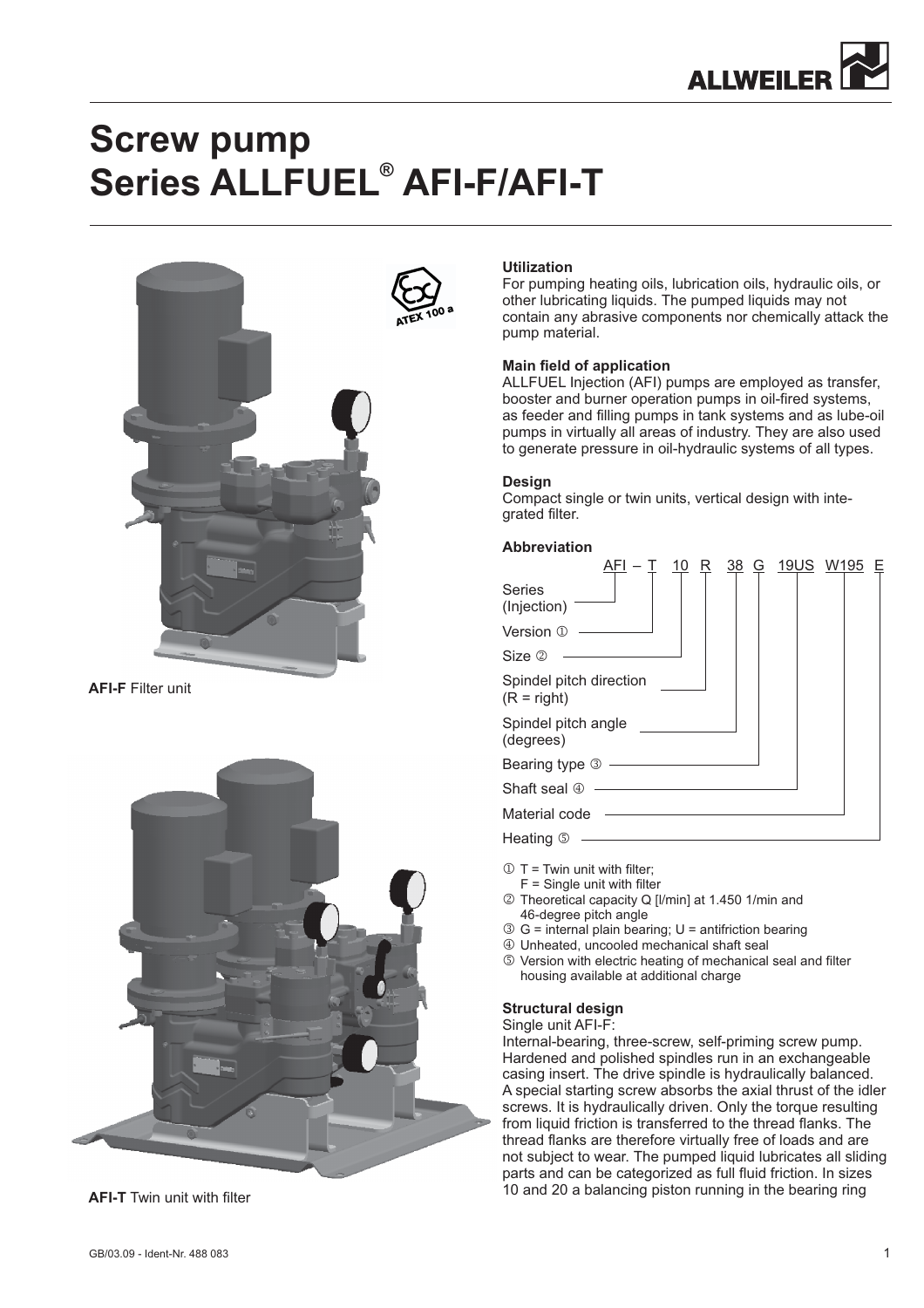

provides radial and axial bearing of the drive spindle; in size 40 a groove ball bearing fulfils this role. A maintenance-free mechanical seal seals the shaft. A return bore connects the seal chamber and the suction area to each other. As a result, only suction pressure acts on the shaft seal, regardless of discharge pressure. When a complete pump/motor assembly is delivered, a pump bracket connects the pump to the drive motor.

#### Twin unit AFI-T:

Two AFI-F single units (as described above) are attached to a shared reversing valve housing. A ball valve, two non-return valves and the pressure relief valve are located in the reversing valve housing. This design lets the operator switch the individual pump units as desired or remove a pump without interrupting operation.

#### **Functionality**

#### Single unit AFI-F:

Specially-shaped thread flanks cause the three spindles to form sealed chambers; rotation of the spindles then causes the contents of the chambers to move continuously in the axial direction from the pump's suction side to its pressure side. Despite rotation of the spindles, no turbulence results. The uniform chamber volumes eliminate crushing forces.

#### Twin unit AFI-T:

Both pumps can be switched either manually or automatically (refer to "Operational monitoring/Switching device" for information on automatic switching). The working pressure building in the pressure area opens the non-return valve of the pump that is currently running and closes the same device on the stopped pump. This prevents the reserve pump from running backwards.

#### **Performance data**

| Capacity 1           | Q           |                      | up to 112 l/min                  |
|----------------------|-------------|----------------------|----------------------------------|
| Suction pressure     | $p_{\circ}$ |                      | up to $5bar$                     |
| Discharge pressure 2 | $p_{\rm d}$ |                      | up to $40 \text{ bar}$           |
| Liquid temperature 3 | t           |                      | up to $150 °C$                   |
| Viscosity range      | ν           |                      | 3 up to $750$ mm <sup>2</sup> /s |
| Discharge flange     |             |                      |                                  |
| nominal diameter     |             | $DNa$ 20 up to 25 mm |                                  |

 $\textcircled{1}$  At n = 2900 1/min and  $v = 750$  mm<sup>2</sup>/s

- 2 Refer to the individual reference curves for the achievable pump pressure in relation to viscosity and rotational speed. Pressure specifications are applicable only to nearly static pressure loads. Please inquire about dynamically alternating pressure loads.
- Consultation required if temperatures higher

#### **Installation**

The pump/motor assemblies are of a vertical design and are delivered with mounting feet and oil sump (twin units only).

#### **Filter**

The pumps are delivered with an integrated radial screen filter for protection against contamination. The pump sucks the liquid through the filter, whereby the flow moves from inside the filter to outside. Filter mesh size 0.4 mm.

#### **Heating**

If heating is required, these pumps can be delivered with electric heating cartridges for the mechanical seal chamber and heating shells for the filter housing (subject to additional cost).

| Pump<br>size | Connection<br>for | Heating car-<br>tridge output<br>(pressure side) | Heating shell<br>output<br>(filter) |
|--------------|-------------------|--------------------------------------------------|-------------------------------------|
| 10           | 230 V             | 160 W                                            | 165 W                               |
| 20           | 230 V             | 200 W                                            | 205 W                               |
| 40           | 230 V             |                                                  | 265 W                               |

Heating capacity is dimensioned so that the heater must operate for at least 60 minutes in order to achieve an outlet temperature of 20 °C. When temperatures are lower (below 0 °C), a correspondingly longer heat-up time will be required. Heating is not designed to achieve noticeably higher liquid temperatures during operation.

#### **Flanges and connections**

Feed and pressure ports as counter flange based on SAE (SAE J518C, hole pattern 3000 PSI). Connections at present: B7 Draining

E7 Venting of pump E8 Venting of filter H7 Heating cartridge M1, M2, M3 Pressure gauge

#### **Shaft seal**

The shaft is sealed with a maintenance-free, unbalanced mechanical seal.

| Part name     | <b>Material design</b> |
|---------------|------------------------|
| Rotating ring | silicon carbide        |
| Counter ring  | silicon carbide        |
| Seal ring     | FPM (Viton)            |
| Spring        | CrNiMo steel           |
| Metal parts   | CrNiMo steel           |

#### **Noise level and pulsation**

The design and operation of the screw pump enable a very low noise level and virtually pulsation-free pumping.

#### **Leaks**

Formation of a lubricating film between the sliding surfaces is the most important factor in the functionality of a mechanical seal. This film is formed by the liquid being sealed. Due to elevated pressure inside the suction chamber, a small amount of liquid/lubricant will be continuously pushed out through the sliding surfaces. This "standard leak" of a few ml/h is essential for maintaining lubrication of the sliding surfaces. Absence or inadequate formation of a lubricating film is a common cause of damage (see following diagram).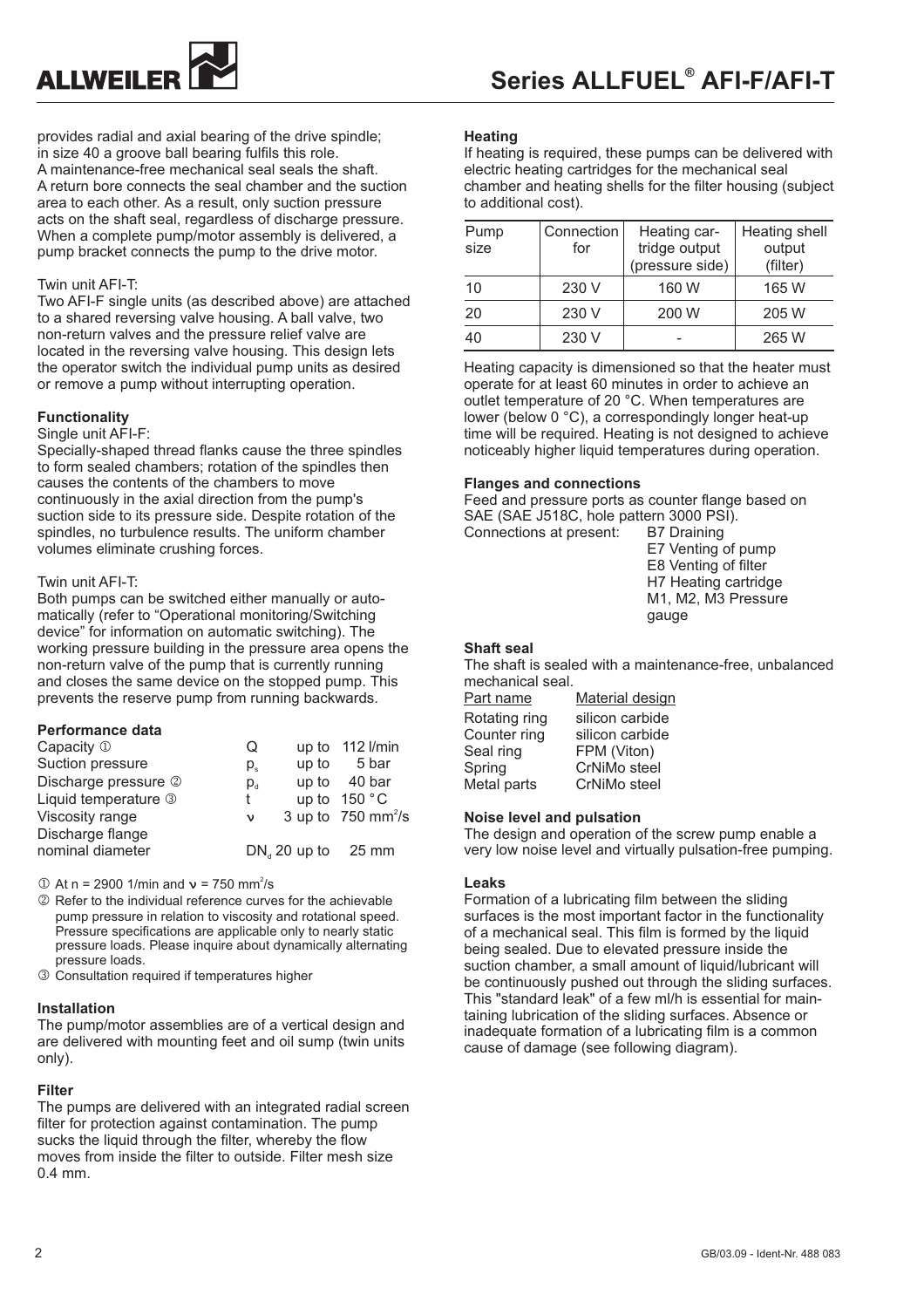

Theoretical average leak rate depending on mechanical oscillations, fluid properties, condition of the sliding surfaces, etc. (Source: Burgmann ABC der Gleitringdichtungen)

When pumping liquids with low volatility, such as HFO. the user must therefore expect increasing deposits on the atmosphere side as time passes. As a result, it is physically not possible to achieve a 100% seal with a mechanical seal. If this is not acceptable, the magnetically-coupled version of ALLFUEL will be the right choice.

## **Overload protection**

A pressure-relief valve is integrated into each pump as a means of overload protection. Its standard trigger pressure is set to approximately 10% above the working pressure. Please make sure your order specifies if a different trigger pressure is desired.

#### **Explosion protection**

The pump fulfills the requirements according to EU explosion-protection directive 94/9/EC (ATEX 100a) for devices in device class II, category 2 G. Classification into temperature classes according to EN 13463-1 depends on the temperature of the pumped liquid. Refer to the proposal or order documentation for the maximum permissible liquid temperature for the respective temperature classes.

Note: When operating the pump in category 2, suitable measures must be provided to prevent impermissible warming of the pump surfaces in the event of disturbance.

## **Drive**

The following motor versions are normally provided with delivery of complete pump/motor assemblies: Surface-cooled three-phase squirrel-cage motors, IMV 1 design type, IP 55 protection class according to IEC standard, insulation class F utilized according to B,

output and main dimensions according to DIN 42 677. Motors configured for 50 Hz may also be operated in 60 Hz networks.

**ALLWEILER** 

- Voltage/connection:

| Frequency [Hz] Voltage [V] |                 | Areas of usage |
|----------------------------|-----------------|----------------|
| 50                         | 220-240/380-420 | Europe         |
| 50                         | 380-420/660-720 | Europe         |
| 50                         | 500             | Europe         |
| 60                         | 254-277/440-480 | <b>USA</b>     |
| 60                         | 440-480         | USA            |
| 60                         | 318-346/550-600 | Canada         |
| 60                         | 220-240/380-420 | Asia, S.-Am.   |

Power is transferred over an elastic coupling. Additional radial forces may not act on the drive spindle.

#### **Operational monitoring**

| Suction side: | Pressure-vacuum gauge                                 |
|---------------|-------------------------------------------------------|
|               | Pressure side: Pressure gauge (included with delivery |
|               | as required)                                          |

The pressure-vacuum gauges display the pressure downstream of the filters. This enables measurement of pressure loss in the filter and detection of impermissible contamination. In addition, connections M1 and M3 permit precise detection of differential pressure.

A switching device is available at extra cost. It provides operational monitoring and is designed to automatically switch on the reserve pump if the operational pump fails. Signal lamps indicate current operational statuses.

Switching device **U1** for motors up to 3 kW (400 V operational voltage) for switching on pump directly, consisting of:

- 1 steel casing, IP55 protection class, dimensions: width 320 mm, height 320 mm, depth 160 mm
- 2 three-phase air-gap relays with overload relay<br>1 selector switch (pump 1 pump 2 and  $OEF$ )
- selector switch (pump 1, pump 2 and OFF)
- 2 green signal lamps "Normal operation" 1 red signal lamp "Disturbance" control fuse, connection terminals for all incoming and
- outgoing lines 2 control-line terminals for connection of any additional
- command units

Switching device **U3** for motors with 4.0 and 5.5 kW output power (400 V operational voltage), suitable for star-delta switching, consisting of:

- 1 steel casing, IP55 protection class, dimensions: width 520 mm, height 520 mm, depth 210 mm
- 1 selector switch (pump 1, pump 2 and OFF)
- 2 green signal lamps "Normal operation"
- 1 red signal lamp "Disturbance"<br>2 electric circuit fuses
- electric circuit fuses
- 1 control fuse, connection terminals like U1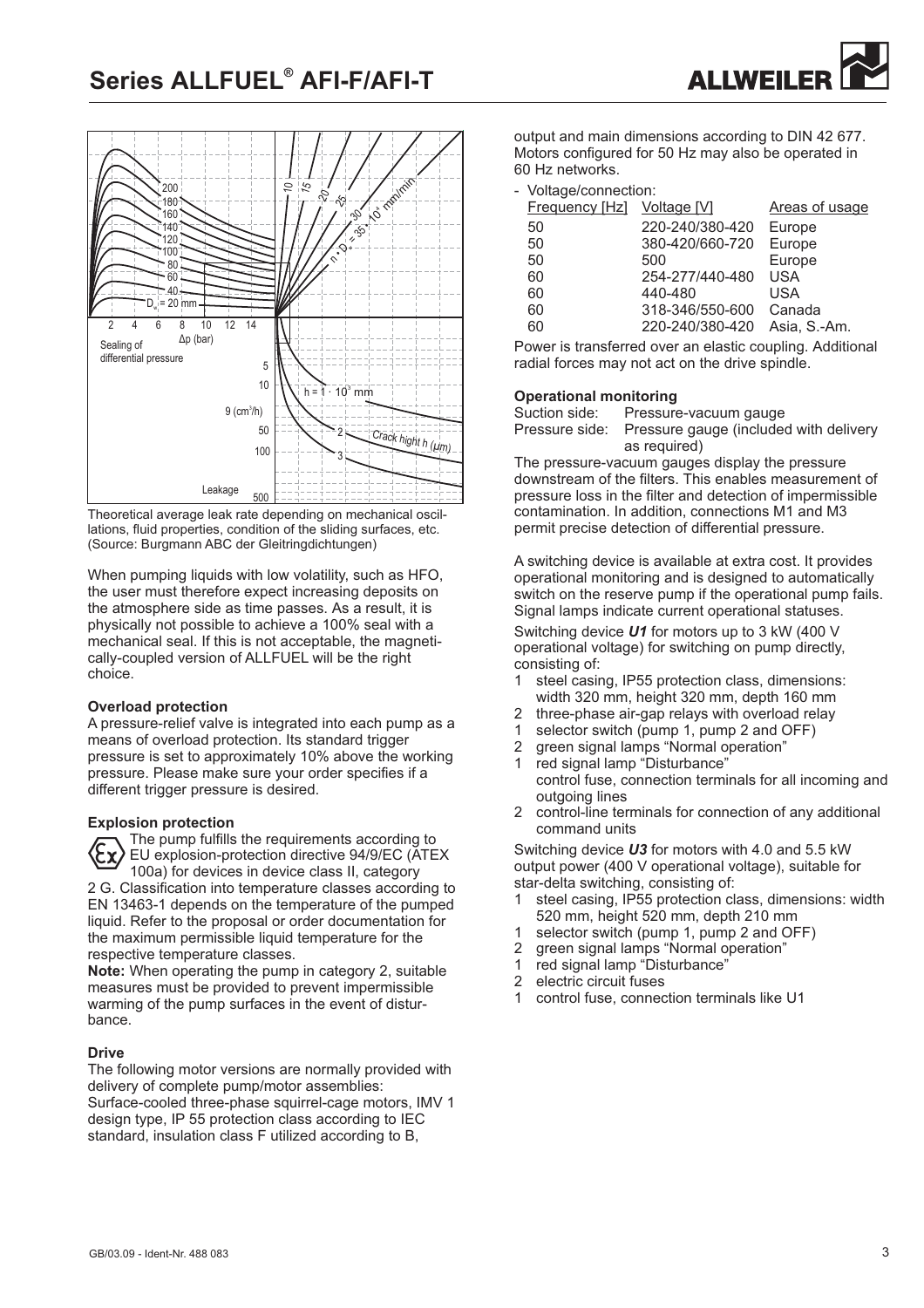

## **Materials**

| Denomination              |                  |               | Material design     |                     |  |  |
|---------------------------|------------------|---------------|---------------------|---------------------|--|--|
|                           | W <sub>195</sub> | W196          | W <sub>197</sub>    | W198 <b>3</b>       |  |  |
| Pump casing               | EN-GJL-250       | EN-GJS-400-15 | EN-GJL-250          | EN-GJS-400-15       |  |  |
| Casing insert             | AlMgSi1          | AlMgSi1       | EN-GJL-250 tenifer. | EN-GJL-250 tenifer. |  |  |
| Pump cover, drive side    | EN-GJL-250       | EN-GJS-400-15 | $EN-GJL-250$        | EN-GJS-400-15       |  |  |
| <b>Bush</b>               | AIMgSi1          | AlMgSi1       | EN-GJL-250          | EN-GJL-250          |  |  |
| Drive screw               | 16MnCrS5         | 16MnCrS5      | 16MnCrS5            | 16MnCrS5 tenifer.   |  |  |
| Idler screw               |                  |               |                     |                     |  |  |
| Reversing valve housing 1 | $EN-GJL-250$     | EN-GJS-400-15 | EN-GJL-250          | EN-GJS-400-15       |  |  |
| Valve casing 2            |                  |               |                     |                     |  |  |

① AFI-T only<br>② AFI-F only

**3** Recommended material for critical liquids

## **NPSH** [m]

NPSH req. for the pump with filter

| AFI-T / AFI-F |          |             |     |          |               |     | Speed 1/min                            |       |      |          |     |      |
|---------------|----------|-------------|-----|----------|---------------|-----|----------------------------------------|-------|------|----------|-----|------|
|               |          | 950 / 1.140 |     |          | 1.450 / 1.750 |     |                                        | 2.900 |      |          |     |      |
|               |          |             |     |          |               |     | Kinematic viscosity mm <sup>2</sup> /s |       |      |          |     |      |
|               | $3 - 40$ | 150         | 750 | $3 - 40$ | 150           | 750 | $3 - 40$                               | 150   | 750  | $3 - 40$ | 150 | 750  |
| $10 - 28$     | 2,5      | 2,8         | 3,3 | 2,5      | 3,0           | 3,6 | 2,6                                    | 3,2   | 4,3  | 2,6      | 3,3 | 4,6  |
| 10-38         | 2,5      | 2,9         | 3,7 | 2,6      | 3,2           | 4,2 | 2,7                                    | 3,6   | 5,3  | 2,7      | 3,8 | 6,0  |
| 10-46         | 2,6      | 3,1         | 4,0 | 2,6      | 3,4           | 4,9 | 2,9                                    | 4,1   | 6,6  | 3,0      | 4,4 | 7,5  |
| 10-56         | 2,6      | 3,3         | 4,9 | 2,7      | 3,8           | 6,2 | 3,3                                    | 5,1   | 9,2  | 3,6      | 5,7 | 10,7 |
| 20-38         | 2,5      | 3,1         | 3,9 | 2,6      | 3,2           | 4,6 | 2,7                                    | 3,9   | 6,3  | 2,9      | 4,3 | 7,1  |
| 20-46         | 2,6      | 3,2         | 4,4 | 2,7      | 3,7           | 5,4 | 3,1                                    | 4,6   | 8,0  | 3,4      | 5,2 | 9,2  |
| 20-56         | 2,7      | 3,6         | 5,5 | 2,8      | 4,3           | 7,2 | 3,9                                    | 6,0   | 11,2 | 4,3      | 6,8 | 13,3 |
| 40-38         | 2,5      | 3,0         | 3,9 | 2,6      | 3,4           | 4,5 | 2,9                                    | 4,0   | 6,0  | 3,0      | 4,4 | 6,7  |
| 40-46         | 2,6      | 3,2         | 4,3 | 2,7      | 3,7           | 5,4 | 3,3                                    | 4,9   | 7,7  | 3,7      | 5,4 | 9,0  |
| 40-54         | 2,6      | 3,6         | 5,1 | 2,9      | 4,3           | 6,7 | 4,1                                    | 6,1   | 10,3 | 4,7      | 7,0 | 12,2 |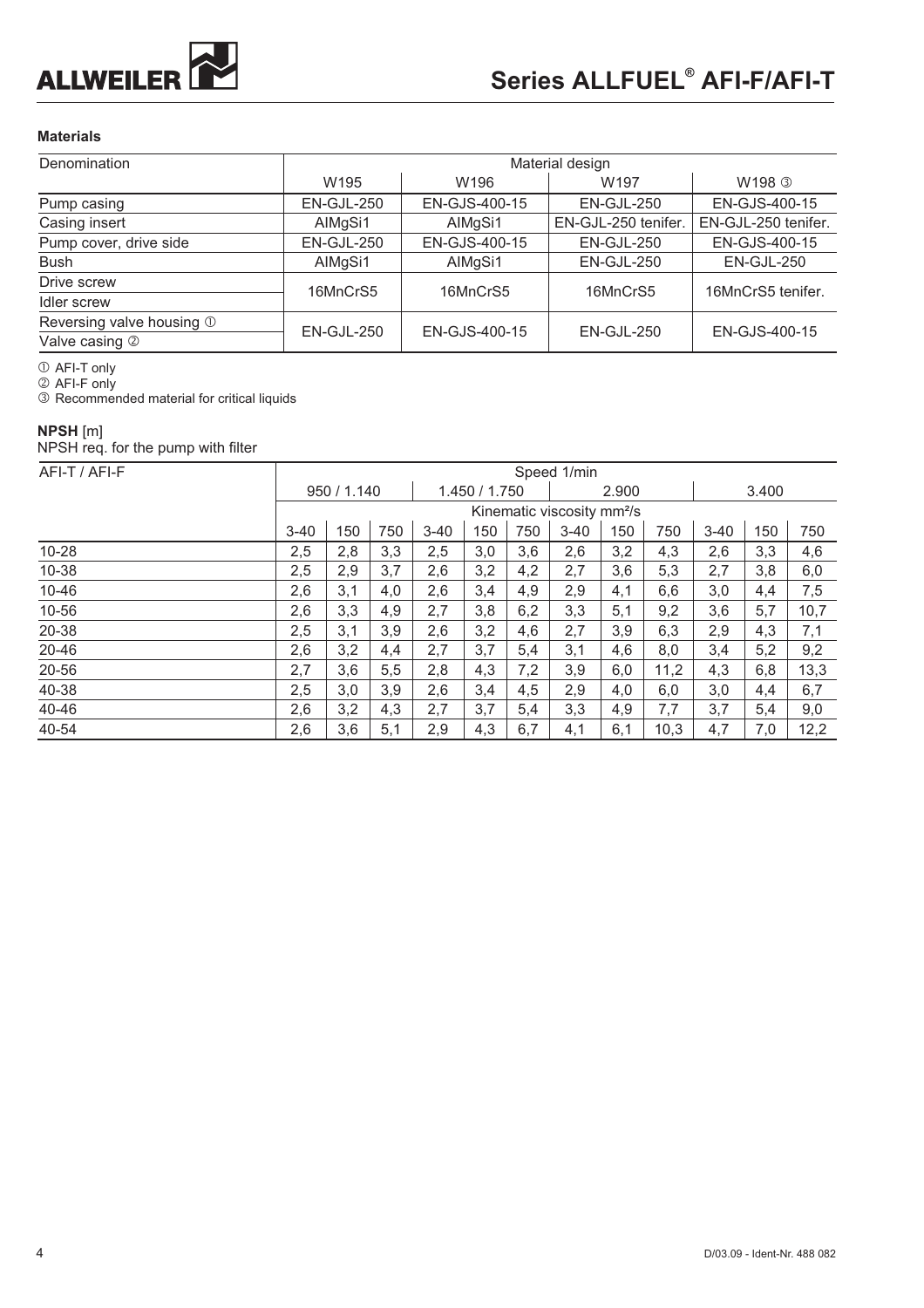

**Performance table** (Specifications for n = 1.450 1/min and 3.400 1/min)

| Frequency<br>Speed |                                                          |                                                                                |                                                                                  |                                                                      |                                                               | 50 Hz<br>1.450 1/min                                                 |                                                               |                                                                      |                                                              | 60 Hz<br>3.400 1/min                                                         |                                                              |                                                                              |                                                              |                                                                              |                                                              |                                                                              |                                                               |  |
|--------------------|----------------------------------------------------------|--------------------------------------------------------------------------------|----------------------------------------------------------------------------------|----------------------------------------------------------------------|---------------------------------------------------------------|----------------------------------------------------------------------|---------------------------------------------------------------|----------------------------------------------------------------------|--------------------------------------------------------------|------------------------------------------------------------------------------|--------------------------------------------------------------|------------------------------------------------------------------------------|--------------------------------------------------------------|------------------------------------------------------------------------------|--------------------------------------------------------------|------------------------------------------------------------------------------|---------------------------------------------------------------|--|
| Pump size          | Discharge<br>pressure                                    |                                                                                | 3(1.2)                                                                           |                                                                      | 12(2)                                                         | Kinematic viscosity mm <sup>2</sup> /s $(E)$                         | 150 (20)                                                      |                                                                      | 750 (100)                                                    |                                                                              | 3(1.2)                                                       |                                                                              | 12(2)                                                        | Kinematic viscosity mm <sup>2</sup> /s $(E)$                                 | 150 (20)                                                     |                                                                              | 750 (100)                                                     |  |
| <b>ALLFUEL</b>     | bar                                                      | Q<br>I/min                                                                     | P<br>kW                                                                          | Q<br>l/min                                                           | P<br>kW                                                       | Q<br>I/min                                                           | P<br>kW                                                       | Q<br>l/min                                                           | P<br>kW                                                      | Q<br>I/min                                                                   | P<br>kW                                                      | Q<br>I/min                                                                   | P<br>kW                                                      | Q<br>l/min                                                                   | P<br>kW                                                      | Q<br>I/min                                                                   | P<br>kW                                                       |  |
| 10-28              | 5<br>10<br>15<br>20<br>25<br>30<br>35<br>40              | 3,96<br>2,97<br>2,05<br>1,18                                                   | 0,10<br>0,15<br>0,19<br>0,23                                                     | 4,60<br>4,11<br>3,66<br>3,24<br>2,82<br>2,43<br>2,04<br>1,66         | 0, 10<br>0,15<br>0,19<br>0,23<br>0,28<br>0,32<br>0,36<br>0,41 | 5,06<br>4,94<br>4,83<br>4,73<br>4,63<br>4,54<br>4,45<br>4,36         | 0, 15<br>0,20<br>0,24<br>0,28<br>0,33<br>0,37<br>0,41<br>0,46 | 5,13<br>5,07<br>5,02<br>4,97<br>4,92<br>4,87<br>4,82<br>4,78         | 0,27<br>0,32<br>0,36<br>0,40<br>0,45<br>0,49<br>0,53<br>0,58 | 11,00<br>9,96<br>9,05<br>8,17<br>7,33<br>6,52<br>5,73<br>4,95                | 0,32<br>0,42<br>0,52<br>0,62<br>0,72<br>0,83<br>0,93<br>1,03 | 11,60<br>11,10<br>10,70<br>10,20<br>9,82<br>9,42<br>9,30<br>8,65             | 0,32<br>0,42<br>0,52<br>0,62<br>0,72<br>0,83<br>0,93<br>1,03 | 12,00<br>11,90<br>11,80<br>11,70<br>11,60<br>11,50<br>11,40<br>11,30         | 0,50<br>0,60<br>0,70<br>0,80<br>0,90<br>1,00<br>1,11<br>1,21 | 12,10<br>12,10<br>12,00<br>12,00<br>11,90<br>11,90<br>11,80<br>11,80         | 0,93<br>1,03<br>1,13<br>1,23<br>1,33<br>1,44<br>1,54<br>1,64  |  |
| 10-38              | 5<br>10<br>15<br>20<br>25<br>30<br>35<br>40              | 6,16<br>4,84<br>3,62<br>2,46<br>$\overline{a}$                                 | 0,13<br>0,19<br>0,26<br>0,32<br>$\overline{\phantom{a}}$                         | 7,00<br>6,36<br>5,77<br>5,20<br>4,66<br>4,14<br>3,62<br>3,12         | 0,13<br>0,19<br>0,26<br>0,32<br>0,39<br>0,45<br>0,52<br>0,58  | 7,57<br>7,39<br>7,22<br>7,06<br>6,91<br>6,76<br>6,61<br>6,47         | 0,18<br>0,24<br>0,31<br>0,37<br>0,44<br>0,50<br>0,57<br>0,63  | 7,70<br>7,62<br>7,55<br>7,48<br>7,41<br>7,34<br>7,28<br>7,22         | 0,30<br>0,36<br>0,43<br>0,49<br>0,56<br>0,62<br>0,69<br>0,75 | 16,60<br>15,30<br>14,10<br>13,00<br>11,80<br>10,80<br>9,70<br>8,67           | 0,37<br>0,52<br>0,67<br>0,83<br>0,98<br>1,13<br>1,28<br>1,43 | 17,50<br>16,80<br>16,30<br>15,70<br>15,20<br>14,60<br>14,10<br>13,60         | 0,37<br>0,52<br>0,67<br>0,83<br>0,98<br>1,13<br>1,28<br>1,43 | 18,10<br>17,90<br>17,70<br>17,60<br>17,40<br>17,20<br>17,10<br>17,00         | 0,55<br>0,70<br>0,85<br>1,00<br>1,16<br>1,31<br>1,46<br>1,61 | 18,20<br>18,10<br>18,00<br>18,00<br>17,90<br>17,80<br>17,80<br>17,70         | 0,98<br>1,13<br>1,28<br>1,44<br>1,59<br>1,74<br>1,89<br>2,05  |  |
| 10-46              | 5<br>10<br>15<br>20<br>25<br>30<br>35<br>40              | 8,36<br>6,73<br>5,22<br>3,79<br>2,42<br>$\overline{a}$                         | 0, 15<br>0,23<br>0,32<br>0,41<br>0,49<br>$\sim$                                  | 9,40<br>8,61<br>7,88<br>7,18<br>6,51<br>5,86<br>5,23<br>4,61         | 0, 15<br>0,23<br>0,32<br>0,41<br>0,49<br>0,58<br>0,67<br>0,75 | 10,10<br>9,89<br>9,68<br>9,49<br>9,30<br>9,12<br>8,94<br>8,77        | 0,20<br>0,28<br>0,37<br>0,46<br>0,54<br>0,63<br>0,72<br>0,80  | 10,30<br>10,20<br>10,10<br>9,99<br>9,91<br>9,83<br>9,75<br>9,68      | 0,32<br>0,40<br>0,49<br>0,58<br>0,66<br>0,75<br>0,84<br>0,92 | 22,30<br>20,70<br>19,20<br>17,80<br>16,40<br>15,10<br>13,70<br>12,50         | 0,42<br>0,62<br>0,82<br>1,03<br>1,23<br>1,43<br>1,64<br>1,84 | 23,40<br>22,60<br>21,90<br>21,20<br>20,50<br>19,80<br>19,20<br>18,60         | 0,42<br>0,62<br>0,82<br>1,03<br>1,23<br>1,43<br>1,64<br>1,84 | 24,10<br>23,90<br>23,70<br>23,50<br>23,30<br>23,10<br>22,90<br>22,70         | 0,60<br>0,80<br>1,00<br>1,21<br>1,41<br>1,61<br>1,82<br>2,02 | 24,20<br>24,10<br>24,10<br>24,00<br>23,90<br>23,80<br>23,70<br>23,60         | 1,03<br>1,23<br>1,43<br>1,64<br>1,84<br>2,04<br>2,25<br>2,45  |  |
| 10-56              | 5<br>10<br>15<br>20<br>25<br>30<br>35<br>40              | 11,90<br>9,83<br>7,89<br>6,04<br>4,27<br>$\overline{a}$<br>$\overline{a}$      | 0,18<br>0,30<br>0,42<br>0,55<br>0,67                                             | 13,30<br>12,30<br>11,30<br>10,40<br>9,54<br>8,70<br>7,88<br>7,08     | 0,18<br>0,30<br>0,42<br>0,55<br>0,67<br>0,79<br>0,91<br>1,03  | 14,20<br>13,90<br>13,60<br>13,40<br>13,10<br>12,90<br>12,70<br>12,40 | 0,23<br>0,35<br>0,47<br>0,60<br>0,72<br>0,84<br>0,96<br>1,08  | 14,40<br>14,30<br>14,10<br>14,00<br>13,90<br>13,80<br>13,70<br>13,60 | 0,35<br>0,47<br>0,59<br>0,72<br>0,84<br>0,96<br>1,08<br>1,20 | 31,50<br>29,40<br>27,50<br>25,60<br>23,80<br>22,10<br>20,40<br>18,80         | 0,50<br>0,78<br>1,07<br>1,35<br>1,64<br>1,92<br>2,21<br>2,49 | 32,80<br>31,80<br>30,90<br>30,00<br>29,10<br>28,30<br>27,40<br>26,60         | 0,50<br>0,78<br>1,07<br>1,35<br>1,64<br>1,92<br>2,21<br>2,49 | 33,80<br>33,50<br>33,20<br>32,90<br>32,70<br>32,50<br>32,20<br>32,00         | 0,68<br>0,96<br>1,25<br>1,53<br>1,82<br>2,10<br>2,39<br>2,67 | 34,00<br>33,80<br>33,70<br>33,60<br>33,50<br>33,40<br>33,30<br>33,20         | 1,11<br>1,39<br>1,68<br>1,96<br>2,25<br>2,53<br>2,82<br>3,10  |  |
| 20-38              | 5<br>10<br>15<br>20<br>25<br>30<br>35<br>40              | 13,00<br>11,00<br>9,23<br>7,52<br>5,86<br>4,26                                 | 0,21<br>0,34<br>0,47<br>0,59<br>0,72<br>0,85                                     | 14,20<br>13,30<br>12,40<br>11,60<br>10,80<br>9,99<br>9,22<br>8,48    | 0,21<br>0,34<br>0,47<br>0,59<br>0,72<br>0,85<br>0,98<br>1,11  | 15,10<br>14,80<br>14,60<br>14,30<br>14,10<br>13,90<br>13,70<br>13,50 | 0,29<br>0,42<br>0,55<br>0,67<br>0,80<br>0,93<br>1,06<br>1,19  | 15,30<br>15,20<br>15,00<br>14,90<br>14,80<br>14,70<br>14,60<br>14,60 | 0,44<br>0,57<br>0,70<br>0,82<br>0,95<br>1,08<br>1,21<br>1,34 | 33,70<br>31,80<br>30,00<br>28,30<br>26,60<br>25,00<br>23,40<br>21,90         | 0,59<br>0,89<br>1,19<br>1,49<br>1,79<br>2,10<br>2,40<br>2,70 | 35,00<br>34,00<br>33,20<br>32,30<br>31,50<br>30,70<br>30,00<br>29,20         | 0,59<br>0,89<br>1,19<br>1,49<br>1,79<br>2,10<br>2,40<br>2,70 | 35,80<br>35,60<br>35,30<br>35,10<br>34,90<br>34,70<br>34,40<br>34,20         | 0,88<br>1,18<br>1,48<br>1,78<br>2,08<br>2,38<br>2,69<br>2,99 | 36,00<br>35,90<br>35,80<br>35,70<br>35,60<br>35,50<br>35,40<br>35,30         | 1,41<br>1,72<br>2,02<br>2,32<br>2,62<br>2,92<br>3,22<br>3,53  |  |
| 20-46              | 5<br>10<br>15<br>20<br>25<br>30<br>35<br>40              | 17,30<br>14,90<br>12,70<br>10,60<br>8,58<br>6,61<br>4,70                       | 0,25<br>0,42<br>0,59<br>0,76<br>0,93<br>1,10<br>1,26<br>$\overline{\phantom{a}}$ | 18,80<br>17,70<br>16,60<br>15,60<br>14,60<br>13,60<br>12,70<br>11,80 | 0,25<br>0,42<br>0,59<br>0,76<br>0,93<br>1,10<br>1,26<br>1,43  | 19,90<br>19,60<br>19,30<br>19,00<br>18,70<br>18,40<br>18,20<br>17,90 | 0,33<br>0,50<br>0,67<br>0,84<br>1,01<br>1,18<br>1,34<br>1,51  | 20,10<br>20,00<br>19,80<br>19,70<br>19,60<br>19,50<br>19,30<br>19,20 | 0,48<br>0,65<br>0,82<br>0,99<br>1,16<br>1,33<br>1,49<br>1,66 | 44,60<br>42,20<br>40,00<br>37,90<br>35,90<br>33,90<br>32,00<br>30, 10        | 0,68<br>1,08<br>1,48<br>1,87<br>2,27<br>2,67<br>3,06<br>3,46 | 46,10<br>45,00<br>43,90<br>42,90<br>41,90<br>40,90<br>40,00<br>39,10         | 0,68<br>1,08<br>1,48<br>1,87<br>2,27<br>2,67<br>3,06<br>3,46 | 47,20<br>46,90<br>46,60<br>46,30<br>46,00<br>45,70<br>45,50<br>45,20         | 0,97<br>1,37<br>1,76<br>2,16<br>2,56<br>2,95<br>3,35<br>3,75 | 47,40<br>47,30<br>47,10<br>47,00<br>46,90<br>46,80<br>46,60<br>46,50         | 1,51<br>1,91<br>2,30<br>2,70<br>3,10<br>3,49<br>3,89<br>4,29  |  |
| 20-56              | 5<br>10<br>15<br>20<br>25<br>30<br>35<br>40              | 24,60<br>21,50<br>18,70<br>15,90<br>13,34                                      | 0,32<br>0,55<br>0,79<br>1,03<br>1,26                                             | 26,60<br>25,10<br>23,70<br>22,30<br>21,10<br>19,80<br>18,60<br>17,50 | 0,32<br>0,55<br>0,79<br>1,03<br>1,26<br>1,50<br>1,74<br>1,97  | 27,90<br>27,50<br>27,10<br>26,70<br>26,30<br>26,00<br>25,70<br>25,30 | 0,40<br>0,63<br>0,87<br>1, 11<br>1,34<br>1,58<br>1,82<br>2,05 | 28,20<br>28,00<br>27,80<br>27,70<br>27,50<br>27,40<br>27,20<br>27,10 | 0,55<br>0,78<br>1,02<br>1,26<br>1,49<br>1,73<br>1,97<br>2,20 | 62,80<br>59,70<br>56,90<br>54,20<br>51,60<br>49,00<br>46,60<br>44,20         | 0,84<br>1,40<br>1,95<br>2,51<br>3,06<br>3,62<br>4,17<br>4,73 | 64,80<br>63,30<br>61,90<br>60,60<br>59,30<br>58,10<br>56,90<br>55,70         | 0,84<br>1,40<br>1,95<br>2,51<br>3,06<br>3,62<br>4,17<br>4,73 | 66,10<br>65,70<br>65,30<br>64,90<br>64,60<br>64,20<br>63,90<br>63,60         | 1,13<br>1,69<br>2,24<br>2,80<br>3,35<br>3,91<br>4,46<br>5,02 | 66,40<br>66,20<br>66,00<br>65,90<br>65,70<br>65,60<br>65,40<br>65,30         | 1,67<br>2,22<br>2,78<br>3,33<br>3,89<br>4,45<br>5,00<br>5,56  |  |
| 40-38              | 5<br>10<br>15<br>20<br>25<br>30<br>35<br>40              | 28,20<br>25,30<br>22,50<br>19,90<br>17,42<br>14,99<br>12,61<br>10,29           | 0,38<br>0,64<br>0,91<br>1,17<br>1,44<br>1,71<br>1,97<br>2,24                     | 30,10<br>28,70<br>27,40<br>26,10<br>24,90<br>23,70<br>22,50<br>21,40 | 0,38<br>0,64<br>0,91<br>1,17<br>1,44<br>1,71<br>1,97<br>2,24  | 31,40<br>31,00<br>30,60<br>30,30<br>29,90<br>29,60<br>29,30<br>29,00 | 0,48<br>0,74<br>1,01<br>1,27<br>1,54<br>1,81<br>2,07<br>2,34  | 31,70<br>31,50<br>31,40<br>31,20<br>31,00<br>30,90<br>30,70<br>30,60 | 0,70<br>0,96<br>1,23<br>1,49<br>1,76<br>2,03<br>2,29<br>2,56 | 71,20<br>68,20<br>65,50<br>62,90<br>60,40<br>57,90<br>55,60<br>53,20         | 1,02<br>1,64<br>2,27<br>2,89<br>3,51<br>4,14<br>4,76<br>5,39 | 73,10<br>71,60<br>70,30<br>69,00<br>67,80<br>66,60<br>65,50<br>64,30         | 1,02<br>1,64<br>2,27<br>2,89<br>3,51<br>4,14<br>4,76<br>5,39 | 74,40<br>74,00<br>73,60<br>73,20<br>72,90<br>72,60<br>72,20<br>71,90         | 1,38<br>2,00<br>2,63<br>3,25<br>3,87<br>4,50<br>5,12<br>5,75 | 74,60<br>74,50<br>74,30<br>74,10<br>74,00<br>73,80<br>73,70<br>73,50         | 2,17<br>2,79<br>3,42<br>4,04<br>4,66<br>5,29<br>5,91<br>6,54  |  |
| 40-46              | $\overline{5}$<br>10<br>15<br>20<br>25<br>30<br>35<br>40 | 38,00<br>34,40<br>31,00<br>27,80<br>24,70<br>21,71<br>18,79<br>$\sim$          | 0,46<br>0,82<br>1,17<br>1,53<br>1,88<br>2,24<br>2,59<br>$\sim$                   | 40,40<br>38,60<br>36,90<br>35,40<br>33,90<br>32,40<br>31,00<br>29,60 | 0,46<br>0,82<br>1,17<br>1,53<br>1,88<br>2,24<br>2,59<br>2,95  | 41,90<br>41,50<br>41,00<br>40,60<br>40,10<br>39,70<br>39,30<br>38,90 | 0,56<br>0,92<br>1,27<br>1,63<br>1,98<br>2,34<br>2,69<br>3,05  | 42,30<br>42,10<br>41,90<br>41,70<br>41,50<br>41,30<br>41,10<br>40,90 | 0,78<br>1,14<br>1,49<br>1,85<br>2,20<br>2,56<br>2,91<br>3,27 | 95,30<br>91,60<br>88,20<br>85,00<br>82,00<br>79,00<br>76,00<br>73,20         | 1,23<br>2,06<br>2,89<br>3,72<br>4,55<br>5,39<br>6,22<br>7,05 | 97,60<br>95,80<br>94,20<br>92,60<br>91,10<br>89,70<br>88,20<br>86,90         | 1,23<br>2,06<br>2,89<br>3,72<br>4,55<br>5,39<br>6,22<br>7,05 | 99,20<br>98,70<br>98,20<br>97,80<br>97,40<br>97,00<br>96,60<br>96,20         | 1,59<br>2,42<br>3,25<br>4,08<br>4,91<br>5,74<br>6,58<br>7,41 | 99,50<br>99,30<br>99,10<br>98,90<br>98,70<br>98,50<br>98,40<br>98,20         | 2,38<br>3,21<br>4,04<br>4,87<br>5,70<br>6,53<br>7,37<br>8,20  |  |
| 40-54              | 5<br>10<br>15<br>20<br>25<br>30<br>35<br>40              | 51,50<br>46,90<br>42,70<br>38,70<br>34,81<br>31,06<br>$\overline{\phantom{a}}$ | 0,59<br>1,06<br>1,54<br>2,02<br>2,49<br>2,97<br>$\overline{\phantom{a}}$         | 54,40<br>52,20<br>50,10<br>48,20<br>46,30<br>44,50<br>42,70<br>40,90 | 0,59<br>1,06<br>1,54<br>2,02<br>2,49<br>2,97<br>3,45<br>3,92  | 56,40<br>55,80<br>55,20<br>54,70<br>54,10<br>53,60<br>53,10<br>52,60 | 0,69<br>1,16<br>1,64<br>2,12<br>2,59<br>3,07<br>3,55<br>4,02  | 56,90<br>56,60<br>56,30<br>56,10<br>55,80<br>55,60<br>55,40<br>55,20 | 0,91<br>1,38<br>1,86<br>2,34<br>2,81<br>3,29<br>3,77<br>4,24 | 128,00<br>124,00<br>120,00<br>116,00<br>111,75<br>107,99<br>104,33<br>100,75 | 1,51<br>2,63<br>3,75<br>4,87<br>5,98<br>7,10<br>8,22<br>9,34 | 131,00<br>129,00<br>127,00<br>125,00<br>123,00<br>121,00<br>120,00<br>118,00 | 1,51<br>2,63<br>3,75<br>4,87<br>5,98<br>7,10<br>8,22<br>9,34 | 133,00<br>133,00<br>132,00<br>132,00<br>131,00<br>131,00<br>130,00<br>130,00 | 1,87<br>2,99<br>4,11<br>5,23<br>6,34<br>7,46<br>8,58<br>9,70 | 134,00<br>134,00<br>133,00<br>133,00<br>133,00<br>133,00<br>132,00<br>132,00 | 2,66<br>3,78<br>4,90<br>6,02<br>7,13<br>8,25<br>9,37<br>10,50 |  |

Note: Refer to the proposal or order documentation for exact performance data for individual operating points.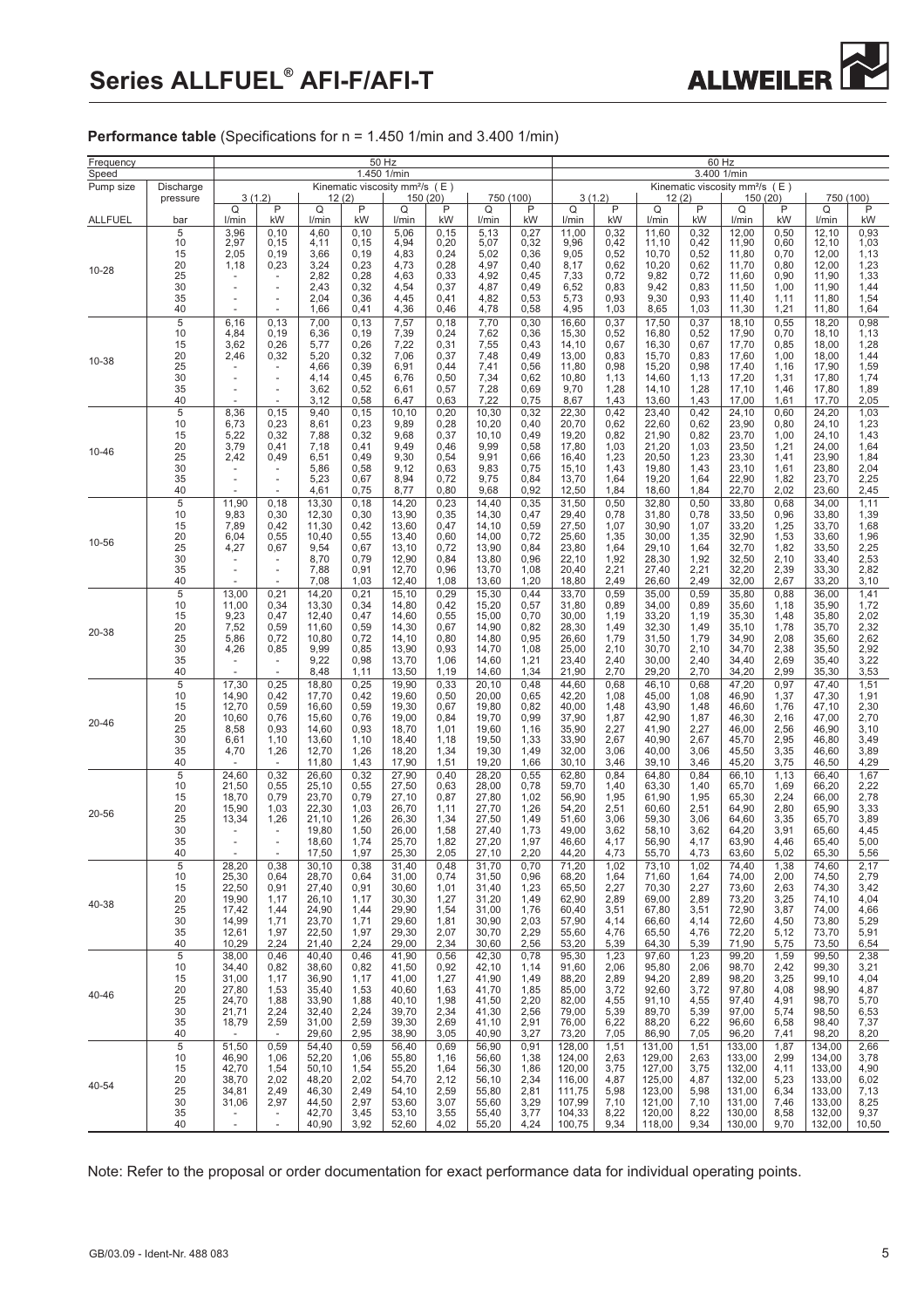

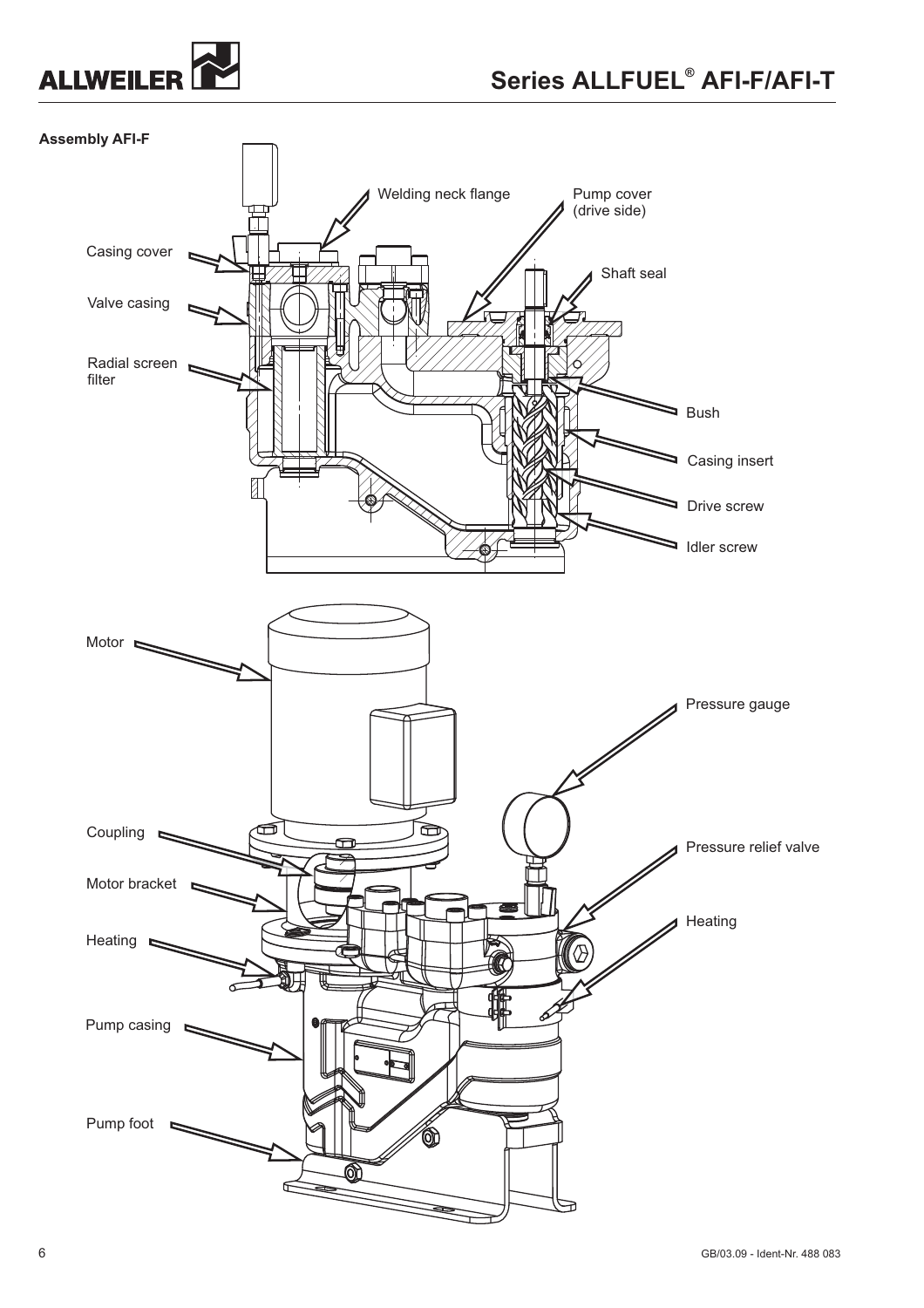

## **Assembly AFI-T**

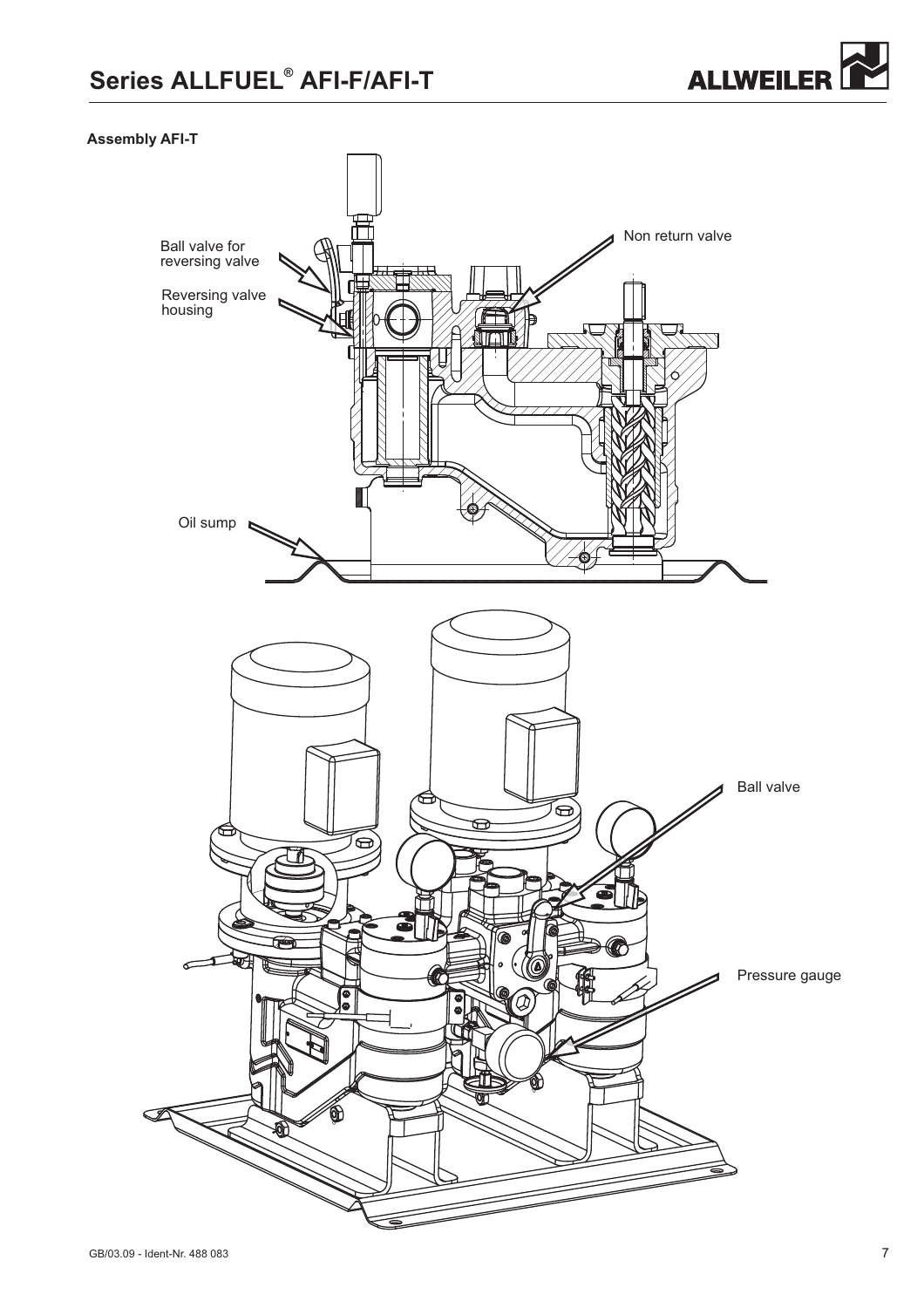

**M3**

**M2**

## **Main dimensions AFI-F**





| AFI-F size | Pump dimensions |    |                          |    |    |    |     |     |    |            |   |     |     |    |    |     |          |            |   |     |     |    |
|------------|-----------------|----|--------------------------|----|----|----|-----|-----|----|------------|---|-----|-----|----|----|-----|----------|------------|---|-----|-----|----|
|            |                 | B  |                          | ັບ |    |    | M   | N   | D  | Q          | ₽ |     |     |    |    |     |          |            |   |     |     |    |
| 10         | 264             |    | $82,55$ <sub>-0,05</sub> |    | 33 | 13 | 130 | 106 | 16 | 14 $_{16}$ | 5 | 264 | 117 |    |    |     |          |            |   |     |     |    |
| 20         | 306             | 95 |                          |    |    |    |     |     |    |            |   | 10  | 43  | 15 | 75 | 146 | ,5<br>21 | 19 $_{16}$ | 6 | 292 | 142 | 14 |
| 40         | 358             |    | 101,6 $_{-0,05}$         |    |    |    |     |     |    | 14 $_{16}$ |   | 342 | 160 |    |    |     |          |            |   |     |     |    |

z ⋝

**E7**

| AFI-F size | Motor size |     |   |                |                |       |                |                                                                                                                                                             |                |       |          |       |       |
|------------|------------|-----|---|----------------|----------------|-------|----------------|-------------------------------------------------------------------------------------------------------------------------------------------------------------|----------------|-------|----------|-------|-------|
|            |            | a   | C | e <sub>1</sub> | e <sub>2</sub> | $t_1$ | t <sub>2</sub> | $g$ $\oslash$                                                                                                                                               | $^{\circledR}$ | $n$ ② | q        | $y_1$ | $y_2$ |
|            | 80         |     |   |                |                |       |                | 162                                                                                                                                                         | 209            | 619   |          |       |       |
| 10         | 90S        | 97  | 6 | 280            | 140            | 190   | 114            | 181                                                                                                                                                         | 218            | 632   | 85<br>11 |       | 15    |
|            | 90L        |     |   |                |                |       |                | Unit dimensions<br>181<br>218<br>218<br>181<br>181<br>218<br>202<br>223<br>227<br>238<br>218<br>181<br>202<br>223<br>227<br>238<br>278<br>266<br>266<br>278 | 656            |       |          |       |       |
|            | 90S        | 122 |   |                |                |       |                |                                                                                                                                                             |                | 658   |          |       |       |
| 20         | 90L        |     | 6 | 300            | 140            | 190   | 114            |                                                                                                                                                             |                | 726   | 85       | 11    | 15    |
|            | 100L       |     |   |                |                |       |                |                                                                                                                                                             |                | 739   |          |       |       |
|            | 112M       |     |   |                |                |       |                |                                                                                                                                                             |                | 746   |          |       |       |
|            | 90L        |     |   |                |                |       |                |                                                                                                                                                             |                | 778   |          |       |       |
|            | 100L       |     |   |                |                |       |                |                                                                                                                                                             |                | 791   |          |       |       |
| 40         | 112M       | 128 | 6 | 330            | 140            | 190   | 114            |                                                                                                                                                             |                | 798   | 85       | 11    | 15    |
|            | 132S       |     |   |                |                |       |                |                                                                                                                                                             |                | 910   |          |       |       |
|            | 132M       |     |   |                |                |       |                |                                                                                                                                                             |                | 910   |          |       |       |

|            | Connections |                                               |    |         |    |             |                   |       |  |    |                         |                |                 |       |    |   |
|------------|-------------|-----------------------------------------------|----|---------|----|-------------|-------------------|-------|--|----|-------------------------|----------------|-----------------|-------|----|---|
| Draining   |             |                                               |    | Venting |    |             | Heating cartridge |       |  |    |                         | Pressure gauge |                 |       |    |   |
| B7         |             |                                               |    |         | E8 |             |                   |       |  |    | M1/M2                   |                | MЗ              |       |    |   |
| G 1        |             | M8x1<br>G $\frac{1}{4}$                       |    |         |    |             |                   | M12x1 |  |    | G $\frac{1}{4}$         |                | G $\frac{1}{2}$ |       |    | D |
|            |             |                                               |    |         |    |             |                   |       |  |    |                         |                |                 |       |    |   |
| AFI-F size |             | Connection dimensions                         |    |         |    |             |                   |       |  |    |                         |                |                 |       | dı |   |
|            |             | SAE pressure flange 1<br>SAE suction flange 1 |    |         |    |             |                   |       |  |    |                         |                |                 |       |    |   |
|            | Inch        |                                               | Fs | G,      | Ιs | $d_{\rm s}$ | $n_{\rm s}$       | Inch. |  | F, | $\mathrm{G}^\mathrm{u}$ |                |                 | $d_d$ |    | Œ |

10 J J J J J 305 J J J J 302 20 1 ¼ 32 58,72 30,18 4 x M12 43 333 1 25 52,37 26,19 4 x M10 35 330

383

 $1\frac{1}{4}$  32 58,72 30,18 4 x M12 43

imensions in mm, Direction of rotation: Clockwise as seen from the rive side

10 SAE J518C, hole pattern 3.000 PSI

380

 $\overline{302}$   $\circ$  Dimensions are reference only and may deviate depending on motor manufacturer

40

 $^{\sigma}$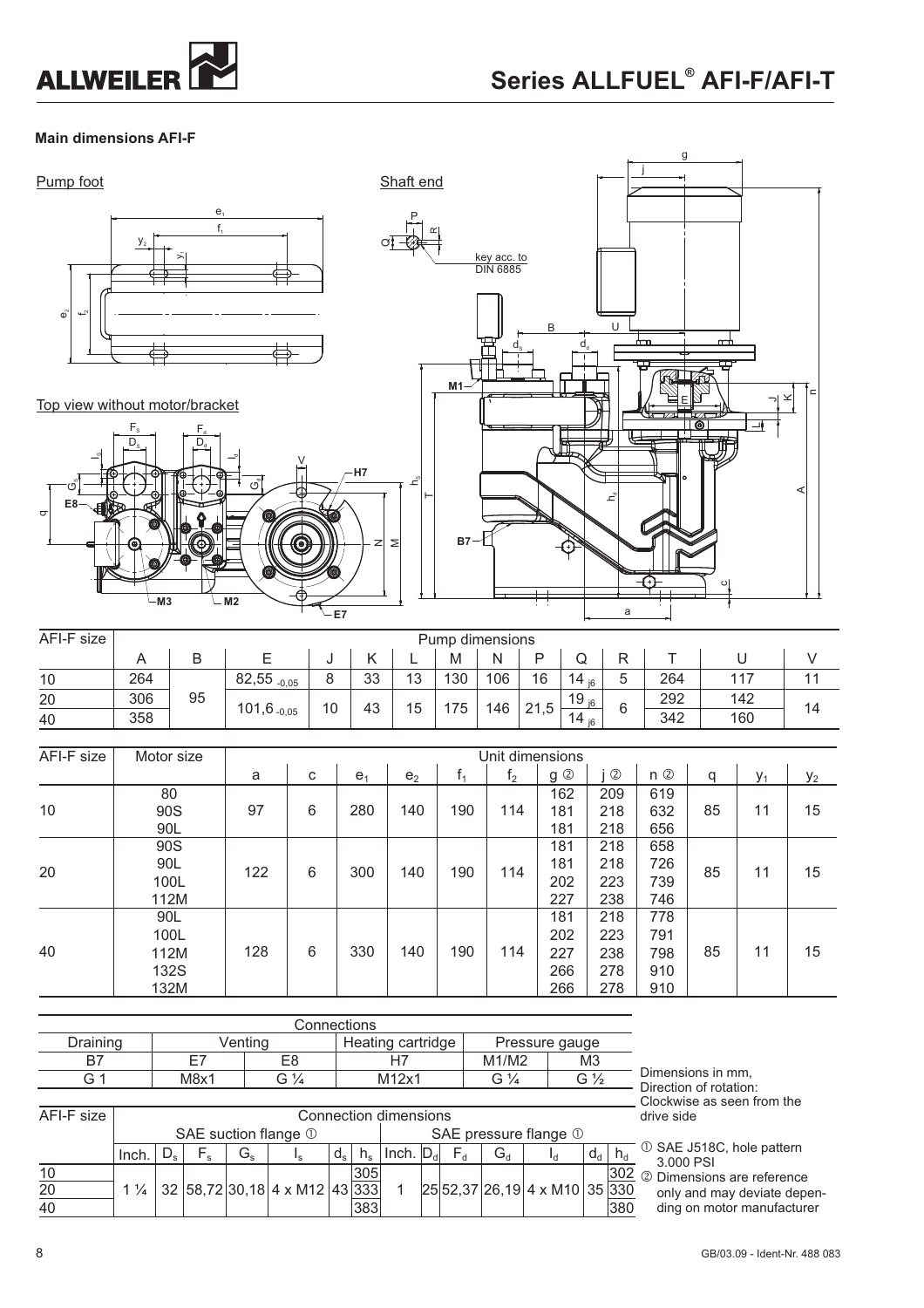

## **Main dimensions AFI-T**



| AFI-T size | Pump dimensions |    |                          |    |    |    |     |     |          |                   |        |     |     |    |
|------------|-----------------|----|--------------------------|----|----|----|-----|-----|----------|-------------------|--------|-----|-----|----|
|            |                 | D  |                          | u  |    |    | M   | Ν   |          | w                 |        |     |     |    |
| 10         | 264             |    | $82,55$ <sub>-0,05</sub> | ч  | 33 | 12 | 130 | 106 | 16       | 14<br>i6          | -<br>5 | 295 | 117 |    |
| 20         | 306             | 95 |                          | 10 | 43 | 15 | 75  | 146 | ,5<br>21 | 19 <sub>i6</sub>  |        | 323 | 142 | 14 |
| 40         | 358             |    | $101,6$ -0,05            |    |    |    |     |     |          | 14 $\overline{5}$ | ь      | 373 | 160 |    |

| AFI-T size | Motor | Unit dimensions |     |                |     |                |       |     |                |                |    |   |      |
|------------|-------|-----------------|-----|----------------|-----|----------------|-------|-----|----------------|----------------|----|---|------|
|            | size  | a               | t,  | f <sub>2</sub> | g 2 | $^{\circledR}$ | $n$ ② | q 2 | r <sub>1</sub> | r <sub>2</sub> | s  |   | у    |
| 10         | 80    | 252             | 450 | 500            | 162 | 209            | 618   |     |                | 530            | 23 | 3 |      |
|            | 90S   |                 |     |                | 181 | 218            | 631   | 115 |                |                |    |   |      |
|            | 90L   |                 |     |                | 181 | 218            | 655   |     |                |                |    |   |      |
| 20         | 90S   | 277             |     |                | 181 | 218            | 658   | 115 | 500<br>530     |                |    |   |      |
|            | 90L   |                 |     |                | 181 | 218            | 726   | 115 |                |                |    |   | 14,5 |
|            | 100L  |                 |     |                | 202 | 223            | 739   | 140 |                |                |    |   |      |
|            | 112M  |                 |     |                | 227 | 238            | 746   | 140 |                |                |    |   |      |
| 40         | 90L   | 298             |     |                | 181 | 218            | 778   | 115 |                |                |    |   |      |
|            | 100L  |                 |     |                | 202 | 223            | 791   | 140 |                |                |    |   |      |
|            | 12M   |                 |     |                | 227 | 238            | 798   | 140 |                |                |    |   |      |
|            | 132S  |                 | 480 |                | 266 | 278            | 910   | 190 |                |                |    |   |      |
|            | 132M  |                 |     |                | 266 | 278            | 910   | 190 |                |                |    |   |      |

 $\mathbb O$   $\qquad \qquad$  SAE pressure flange  $\mathbb O$ 

| Connections |      |         |                   |                |  |  |  |
|-------------|------|---------|-------------------|----------------|--|--|--|
| Draining    |      | ∕entina | Heating cartridge | Pressure gauge |  |  |  |
| R7          | ET.  | E8      |                   | M1/M2/M3       |  |  |  |
| G 1         | M8x1 | G       | M12x1             | G ½            |  |  |  |
|             |      |         |                   |                |  |  |  |

10 | | | | | <u>| | 336 |</u> | | | | | | | | | | 333 20 114 32 58,72 30,18 4 x M12 43 364 1 23 52,37 26,19 4 x M10 35 361

SAE suction flange  $\mathbb O$ 

1 ¼ 32 58,72 30,18 4 x M12 43

Connection dimensions

Inch. Ds Fs Gs Is ds hs Inch. Dd Fd Gd Id dd hd

414

Dimensions in mm, Direction of rotation: Clockwise as seen from the drive side

 $\overline{O}$  SAE J518C, hole pattern 3.000 PSI

411

Dimensions are reference only and may deviate depending on motor manufacturer

AFI-T size

40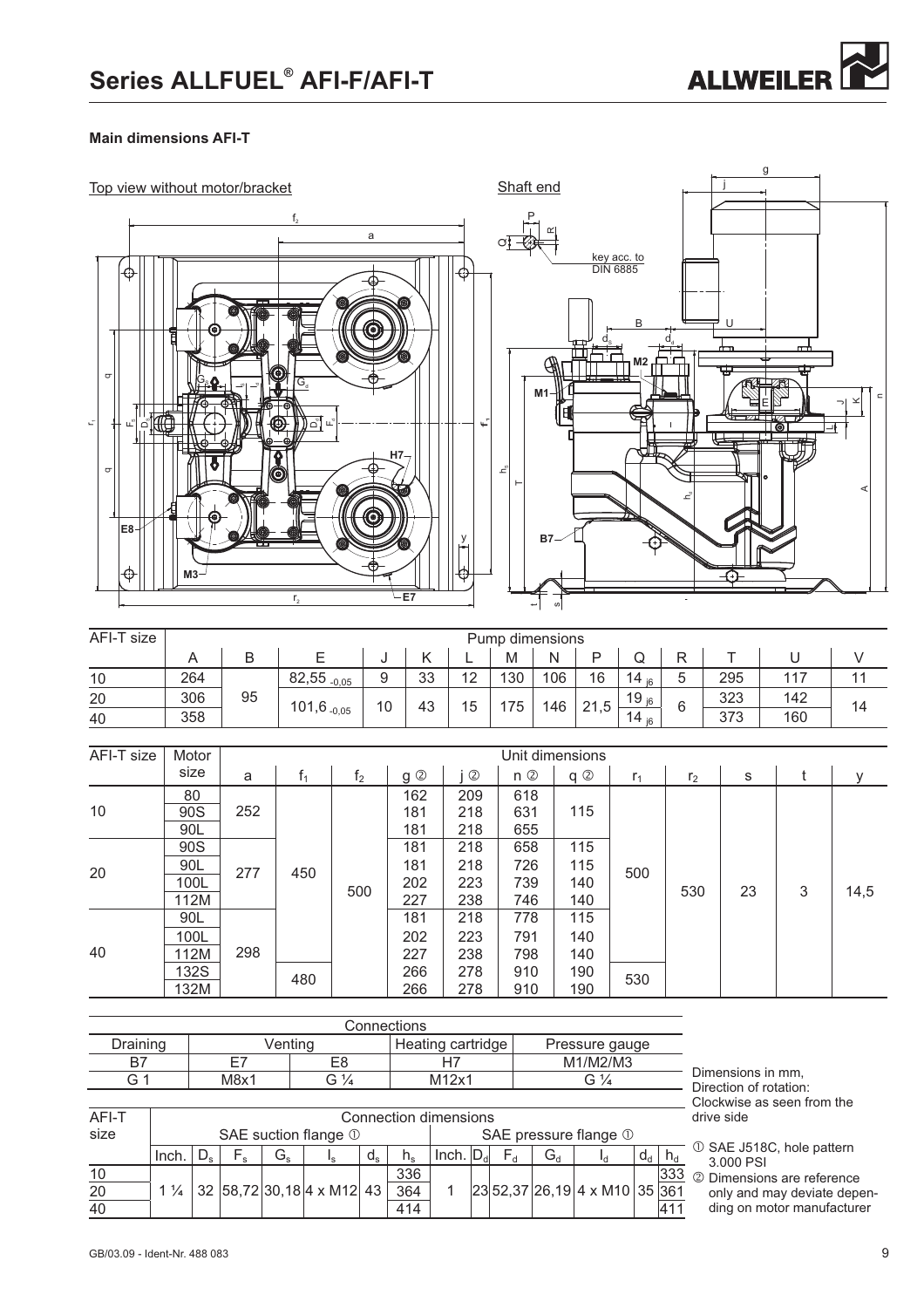

## **Connection diagram AFI-T**



| <b>AFI-T</b> connection diagram |                                |  |  |  |
|---------------------------------|--------------------------------|--|--|--|
|                                 | Part No. Description           |  |  |  |
|                                 | Operation and reserve pump     |  |  |  |
| 2                               | Three-phase motor              |  |  |  |
| 3                               | <b>Ball valve</b>              |  |  |  |
| 4                               | Radial screen filter           |  |  |  |
| 5                               | Non return valve               |  |  |  |
| 6                               | Pressure gauge with ball valve |  |  |  |
|                                 | Pressure gauge with ball valve |  |  |  |
| 8                               | Pressure relief valve          |  |  |  |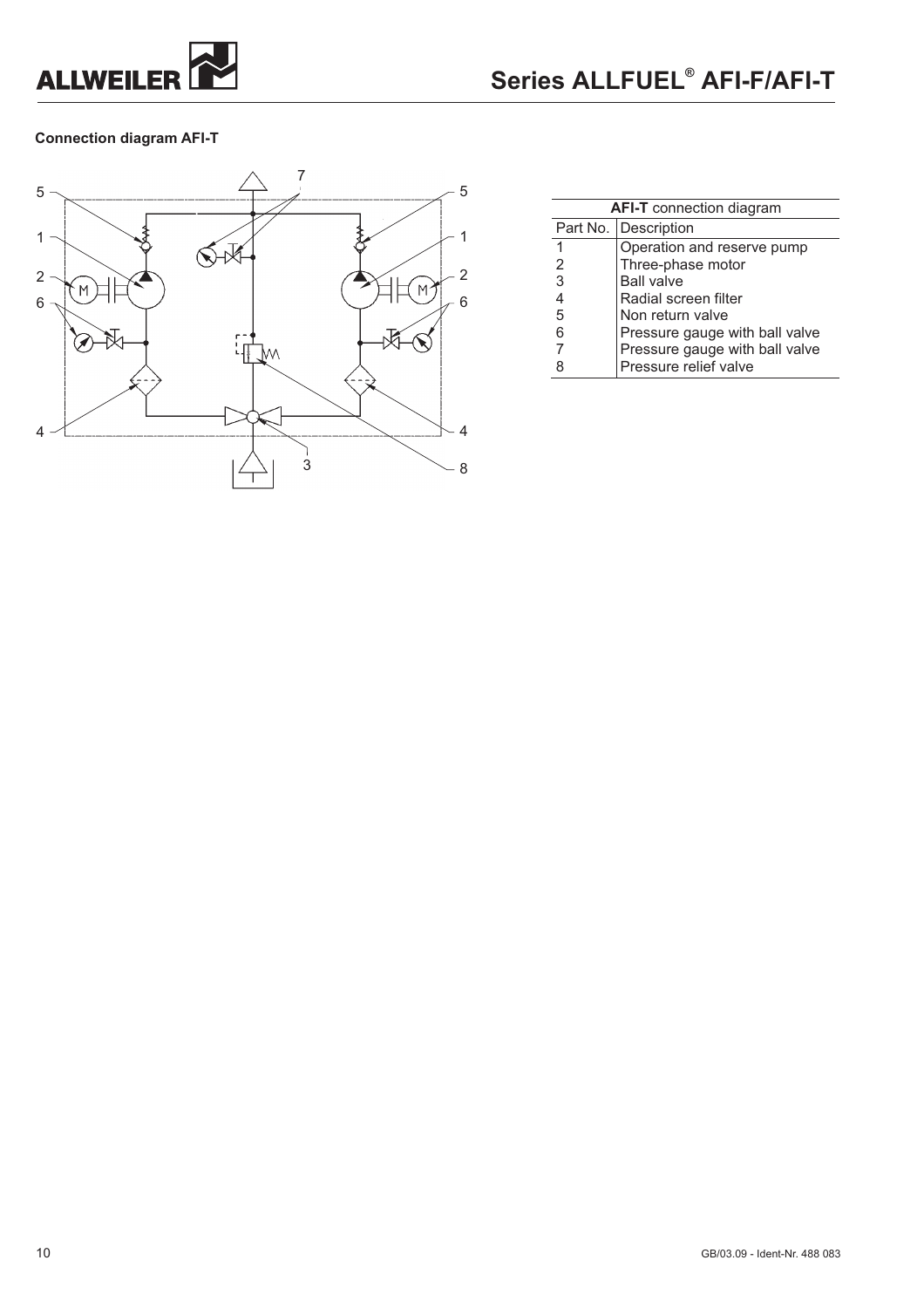

## **Benefits**

- **Impressive service life** Hydrodynamic axial thrust compensation minimizes loads on the screws and extends service life.
- **Extraordinary flexibility** A wide range of available materials makes it possible to adapt to special operating conditions and various liquids.
- ▶ Continuous operation (\*) The non-return valve makes it possible to maintain and remove a pump while the reserve pump ensures that the process continues without interruption.

(\*) For AFI-T only

- **Optimized control** The pressure-vacuum gauge monitors the cleanliness of the radial screen filter to ensure continuous flow.
- **Rapid exchanges** Vertical filter installation lets the operator exchange the filter without draining the oil.

#### - **A clean solution**

The inside-out flow keeps particles of dirt inside the filter. An integrated magnet also keeps metal chips on the floor of the filter.

- **Economical use of space** The installed pump requires little space.
- ▶ Save operation (\*) The advanced valve casing with only one ball valve provides 100% security when switching to the reserve pump.

(\*) For AFI-T only

▶ Outstanding reliability The conical valve provides permanent protection against impermissibly high pressures.

mı

- **Flawless start-up** The vent screw ensures the best possible venting of the mechanical seal chamber each time the pump is started, even when installed vertically.

- **Flawless pump starting** Optional heating of the filter and mechanical seal ensure that the pump starts without issue even when the ambient temperature is low.

- -**Reliable suction behavior** -Large filter surfaces promote excellent suction behavior and extend maintenance intervals.
- **Reliable prozess stability** Specially-shaped thread flanks produce virtually pulsation-free, low-noise pumping action.